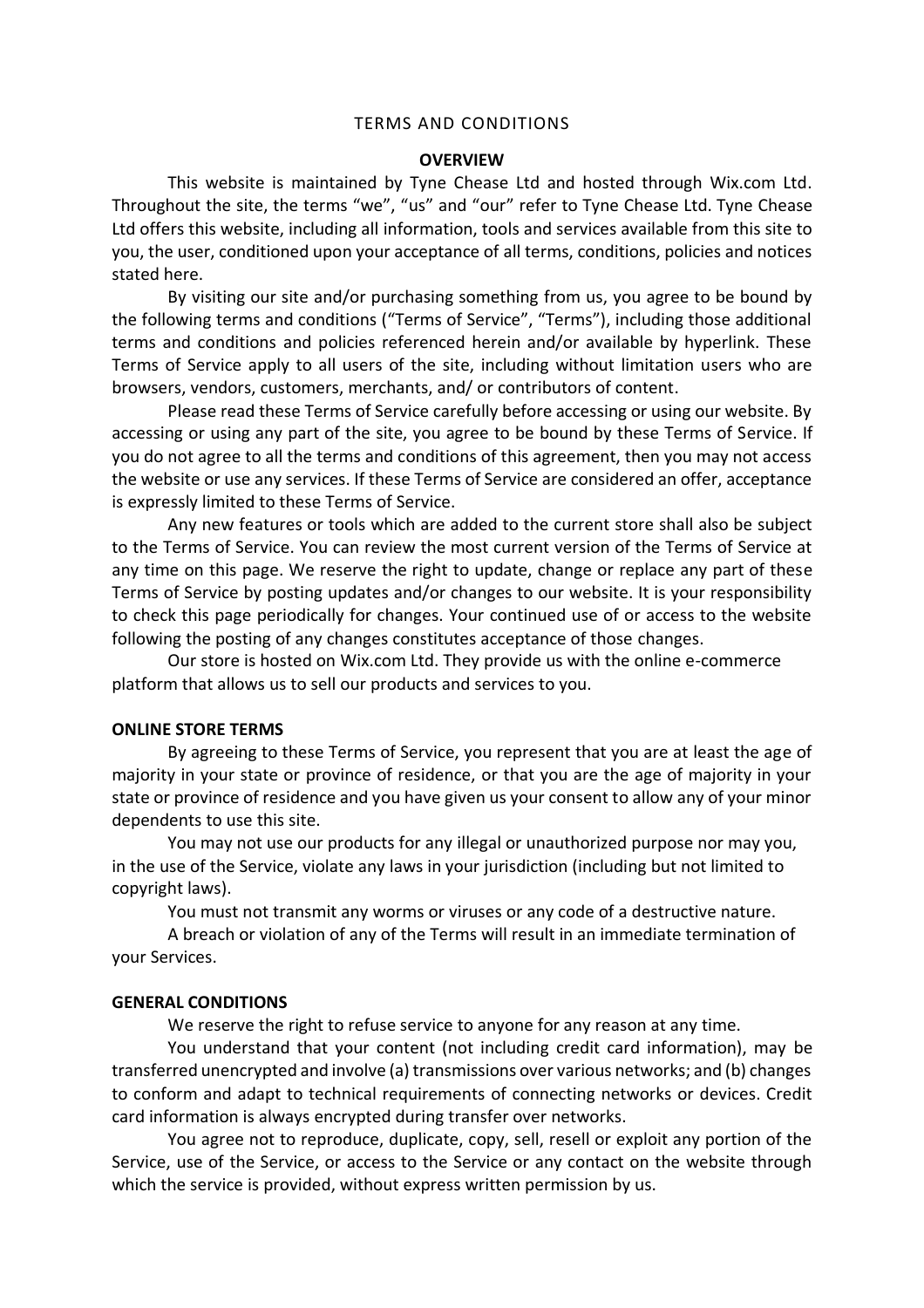The headings used in this agreement are included for convenience only and will not limit or otherwise affect these Terms.

# **ACCURACY, COMPLETENESS AND TIMELINESS OF INFORMATION**

We are not responsible if information made available on this site is not accurate, complete or current. The material on this site is provided for general information only and should not be relied upon or used as the sole basis for making decisions without consulting primary, more accurate, more complete or more timely sources of information. Any reliance on the material on this site is at your own risk.

This site may contain certain historical information. Historical information, necessarily, is not current and is provided for your reference only. We reserve the right to modify the contents of this site at any time, but we have no obligation to update any information on our site. You agree that it is your responsibility to monitor changes to our site.

# **MODIFICATIONS TO THE SERVICE AND PRICES**

Prices for our products are subject to change without notice.

We reserve the right at any time to modify or discontinue the Service (or any part or content thereof) without notice at any time.

We shall not be liable to you or to any third-party for any modification, price change, suspension or discontinuance of the Service.

# **PRODUCTS OR SERVICES**

Certain products or services may be available exclusively online through the website. Our perishable products are excluded from any and all returns policies stated here-in now or in the future.

Any and all images of our products on our store have been taken under specific lighting conditions and may have been taken with professional equipment. Under no circumstances do these images reflect the exact colour or any other visual aspect of our products and products received from us, may differ from the featured images.

We reserve the right, but are not obligated, to limit the sales of our products or Services to any person, geographic region or jurisdiction. We may exercise this right on a caseby-case basis. We reserve the right to limit the quantities of any products or services that we offer. All descriptions of products or product pricing are subject to change at any time without notice, at the sole discretion of us. We reserve the right to discontinue any product at any time. Any offer for any product or service made on this site is void where prohibited.

We do not warrant that the quality of any products, services, information, or other material purchased or obtained by you will meet your expectations, or that any errors in the Service will be corrected.

# **ACCURACY OF BILLING AND ACCOUNT INFORMATION**

We reserve the right to refuse any order you place with us. We may, in our sole discretion, limit or cancel quantities purchased per person, per household or per order. These restrictions may include orders placed by or under the same customer account, the same credit card, and/or orders that use the same billing and/or shipping address. In the event that we make a change to or cancel an order, we may attempt to notify you by contacting the email and/or billing address/phone number provided at the time the order was made. We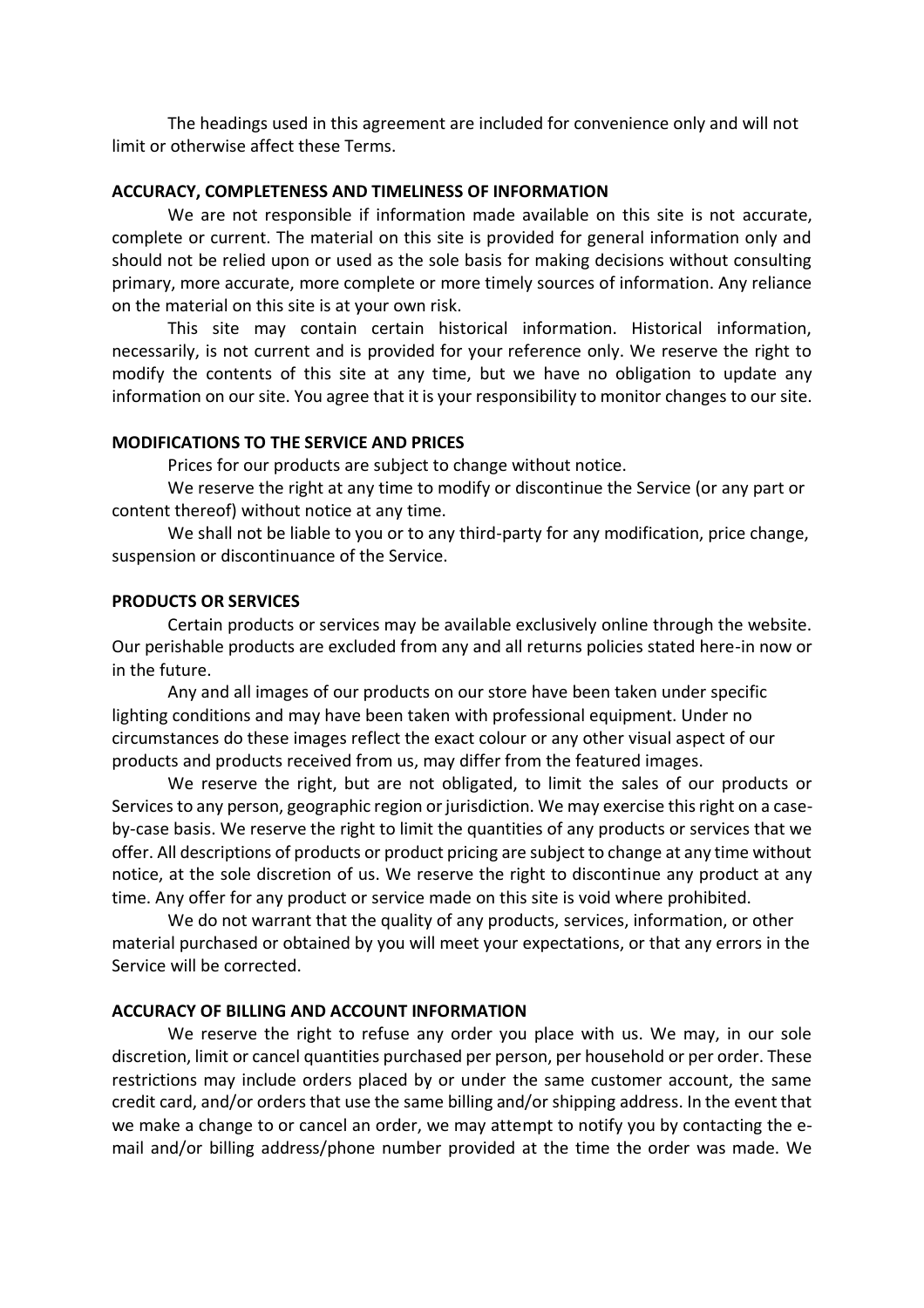reserve the right to limit or prohibit orders that, in our sole judgment, appear to be placed by dealers, resellers or distributors.

You agree to provide current, complete and accurate purchase and account information for all purchases made at our store. You agree to promptly update your account and other information, including your email address and credit card numbers and expiration dates, so that we can complete your transactions and contact you as needed.

Under no circumstances will we be liable for any replacement or refund in the event that incorrect customer information is received by us, which may result in an order being sent to an incorrect address or an order containing incorrect products.

# **OPTIONAL TOOLS**

We may provide you with access to third-party tools over which we neither monitor nor have any control nor input.

You acknowledge and agree that we provide access to such tools "as is" and "as available" without any warranties, representations or conditions of any kind and without any endorsement. We shall have no liability whatsoever arising from or relating to your use of optional third-party tools.

Any use by you of optional tools offered through the site is entirely at your own risk and discretion and you should ensure that you are familiar with and approve of the terms on which tools are provided by the relevant third-party provider(s).

We may also, in the future, offer new services and/or features through the website (including, the release of new tools and resources). Such new features and/or services shall also be subject to these Terms of Service.

# **THIRD-PARTY LINKS**

Certain content, products and services available via our Service may include materials from third parties.

Third-party links (such as events and information advertised on this site) may direct you to third-party websites that are not affiliated with us. We are not responsible for examining or evaluating the content or accuracy and we do not warrant and will not have any liability or responsibility for any third-party materials or websites, or for any other materials, products, or services of third parties.

We are not liable for any harm or damages related to the purchase or use of goods, services, resources, content, or any other transactions made in connection with any thirdparty websites. Please review carefully the third-party's policies and practices and make sure you understand them before you engage in any transaction. Complaints, claims, concerns, or questions regarding third-party products should be directed to the third-party.

#### **USER COMMENTS, FEEDBACK AND OTHER SUBMISSIONS**

If, at our request, you send certain specific submissions (for example contest entries) or without a request from us you send creative ideas, suggestions, proposals, plans, or other materials, whether online, by email, by postal mail, or otherwise (collectively, 'comments'), you agree that we may, at any time without restriction, edit, copy, publish, distribute, translate and otherwise use in any medium any comments that you forward to us. We are and shall be under no obligation (1) to maintain any comments in confidence; (2) to pay compensation for any comments; or (3) to respond to any comments.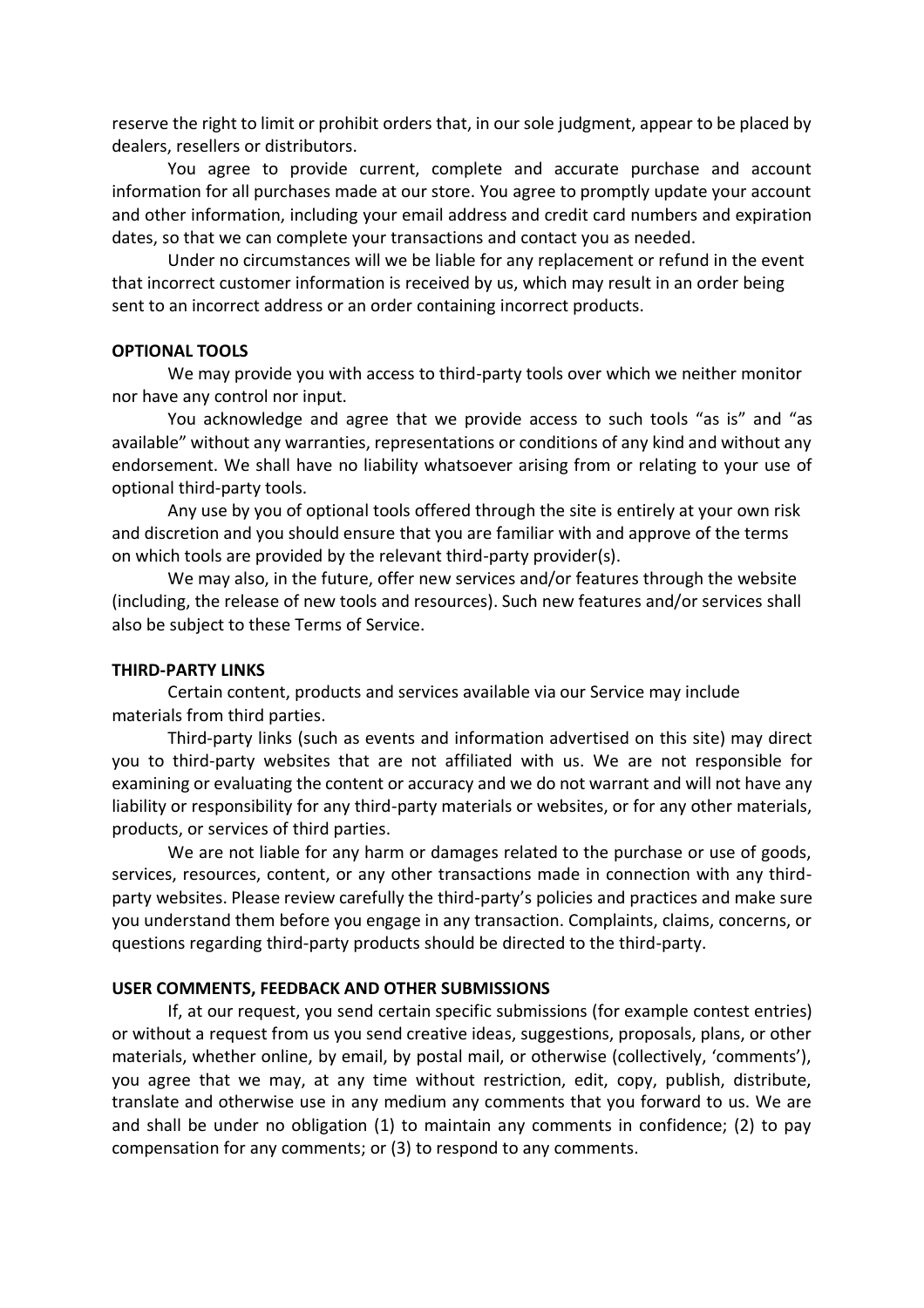We may, but have no obligation to, monitor, edit or remove content that we determine in our sole discretion are unlawful, offensive, threatening, libellous, defamatory, pornographic, obscene or otherwise objectionable or violates any party's intellectual property or these Terms of Service.

You agree that your comments will not violate any right of any third-party, including copyright, trademark, privacy, personality or other personal or proprietary right. You further agree that your comments will not contain libellous or otherwise unlawful, abusive or obscene material, or contain any computer virus or other malware that could in any way affect the operation of the Service or any related website. You may not use a false e-mail address, pretend to be someone other than yourself, or otherwise mislead us or third parties as to the origin of any comments. You are solely responsible for any comments you make and their accuracy. We take no responsibility and assume no liability for any comments posted by you or any third-party.

#### **PERSONAL INFORMATION**

Your submission of personal information through the store is governed by our Privacy Policy.

# **ERRORS, INACCURACIES AND OMISSIONS**

Occasionally there may be information on our site or in the Service that contains typographical errors, inaccuracies or omissions that may relate to product descriptions, pricing, promotions, offers, product shipping charges, transit times and availability. We reserve the right to correct any errors, inaccuracies or omissions, and to change or update information or cancel orders if any information in the Service or on any related website is inaccurate at any time without prior notice (including after you have submitted your order).

We undertake no obligation to update, amend or clarify information in the Service or on any related website, including without limitation, pricing information, except as required by law. No specified update or refresh date applied in the Service or on any related website, should be taken to indicate that all information in the Service or on any related website has been modified or updated.

### **PROHIBITED USES**

In addition to other prohibitions as set forth in the Terms of Service, you are prohibited from using the site or its content: (a) for any unlawful purpose; (b) to solicit others to perform or participate in any unlawful acts; (c) to violate any international, federal, provincial or state regulations, rules, laws, or local ordinances; (d) to infringe upon or violate our intellectual property rights or the intellectual property rights of others; (e) to harass, abuse, insult, harm, defame, slander, disparage, intimidate, or discriminate based on gender, sexual orientation, religion, ethnicity, race, age, national origin, or disability; (f) to submit false or misleading information; (g) to upload or transmit viruses or any other type of malicious code that will or may be used in any way that will affect the functionality or operation of the Service or of any related website, other websites, or the Internet; (h) to collect or track the personal information of others; (i) to spam, phish, pharm, pretext, spider, crawl, or scrape; (j) for any obscene or immoral purpose; or (k) to interfere with or circumvent the security features of the Service or any related website, other websites, or the Internet. We reserve the right to terminate your use of the Service or any related website for violating any of the prohibited uses.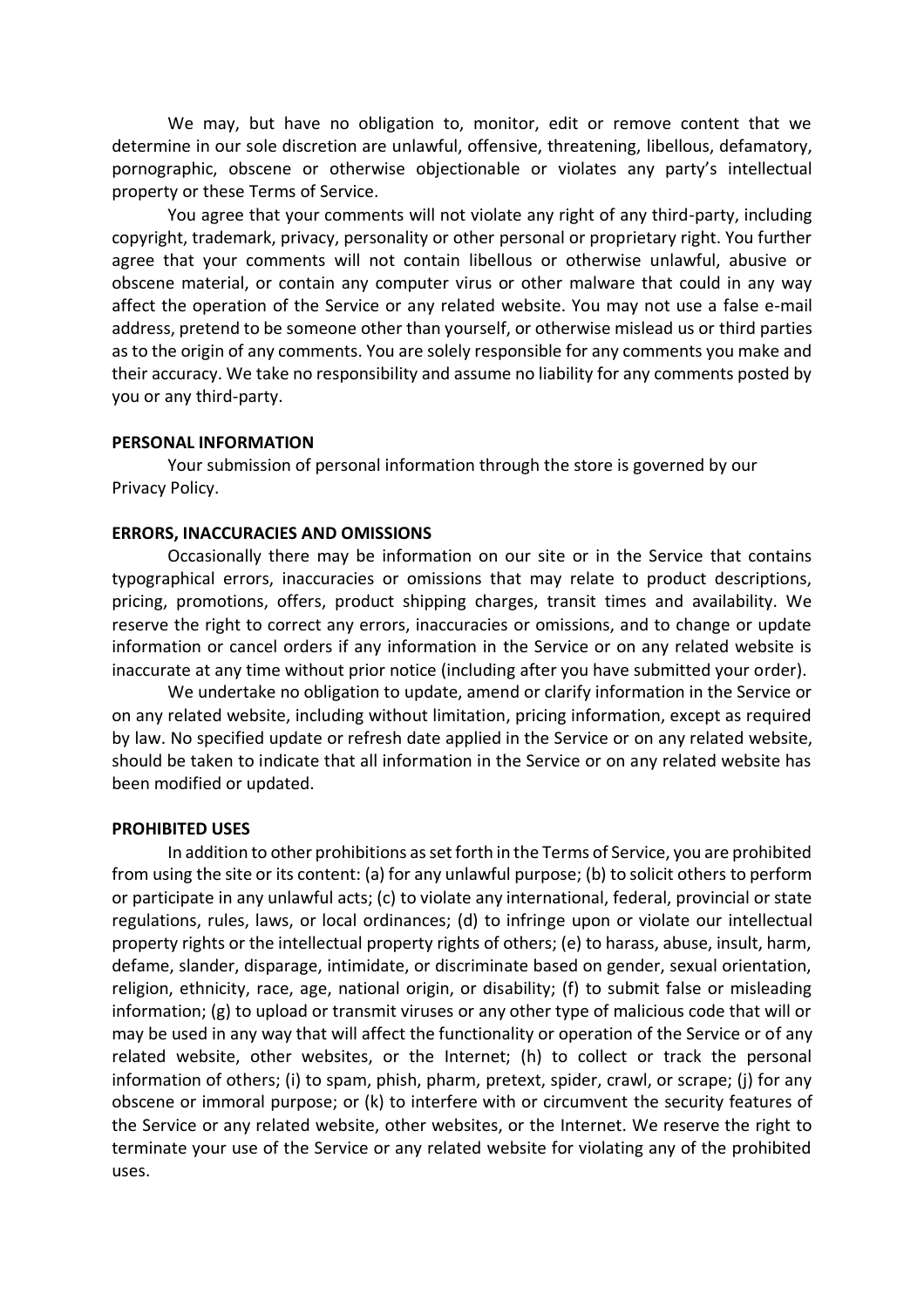# **DISCLAIMER OF WARRANTIES; LIMITATION OF LIABILITY**

We do not guarantee, represent or warrant that your use of our service will be uninterrupted, timely, secure or error-free.

We do not warrant that the results that may be obtained from the use of the service will be accurate or reliable.

You agree that from time to time we may remove the service for indefinite periods of time or cancel the service at any time, without notice to you.

You expressly agree that your use of, or inability to use, the service is at your sole risk. The service and all products and services delivered to you through the service are (except as expressly stated by us) provided 'as is' and 'as available' for your use, without any representation, warranties or conditions of any kind, either express or implied, including all implied warranties or conditions of merchantability, merchantable quality, fitness for a particular purpose, durability, title, and non-infringement.

In no case shall Tyne Chease Ltd, our directors, officers, employees, affiliates, agents, contractors, interns, suppliers, service providers or licensors be liable for any injury, loss, claim, or any direct, indirect, incidental, punitive, special, or consequential damages of any kind, including, without limitation lost profits, lost revenue, lost savings, loss of data, replacement costs, or any similar damages, whether based in contract, tort (including negligence), strict liability or otherwise, arising from your use of any of the service or any products procured using the service, or for any other claim related in any way to your use of the service or any product, including, but not limited to, any errors or omissions in any content, or any loss or damage of any kind incurred as a result of the use of the service or any content (or product) posted, transmitted, or otherwise made available via the service, even if advised of their possibility. Because some states or jurisdictions do not allow the exclusion or the limitation of liability for consequential or incidental damages, in such states or jurisdictions, our liability shall be limited to the maximum extent permitted by law.

### **INDEMNIFICATION**

You agree to indemnify, defend and hold harmless Tyne Chease Ltd and our parent, subsidiaries, affiliates, partners, officers, directors, agents, contractors, licensors, service providers, subcontractors, suppliers, interns and employees, harmless from any claim or demand, including reasonable attorneys' fees, made by any third-party due to or arising out of your breach of these Terms of Service or the documents they incorporate by reference, or your violation of any law or the rights of a third-party.

#### **SEVERABILITY**

In the event that any provision of these Terms of Service is determined to be unlawful, void or unenforceable, such provision shall nonetheless be enforceable to the fullest extent permitted by applicable law, and the unenforceable portion shall be deemed to be severed from these Terms of Service, such determination shall not affect the validity and enforceability of any other remaining provisions.

# **TERMINATION**

The obligations and liabilities of the parties incurred prior to the termination date shall survive the termination of this agreement for all purposes.